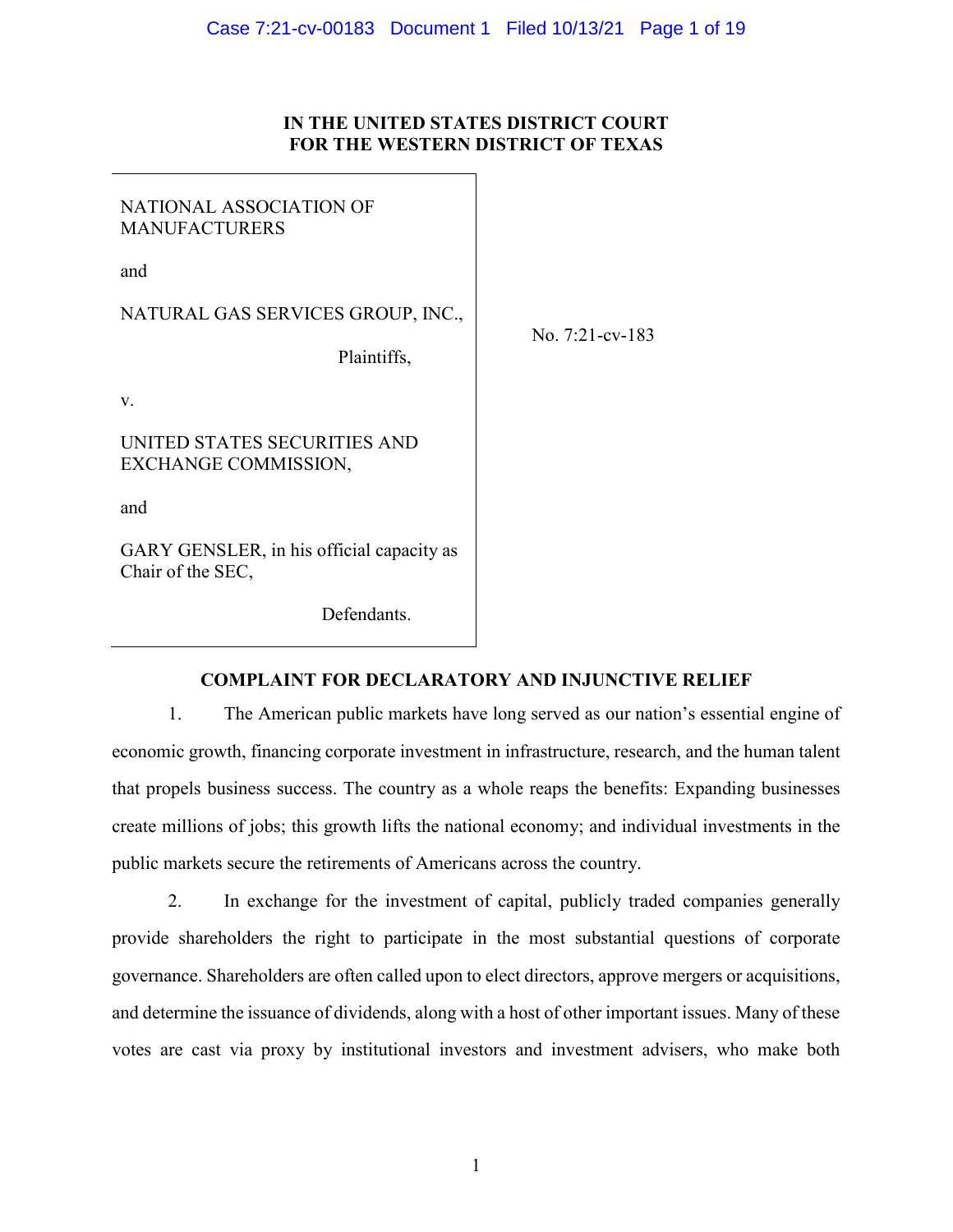#### Case 7:21-cv-00183 Document 1 Filed 10/13/21 Page 2 of 19

investing and voting decisions on behalf of the everyday Americans whose retirement and other investments they manage.

3. Vibrant public markets thus depend on productive engagement between company management and shareholders. And for shareholders or their proxies to make informed decisions, they must possess accurate information. Accordingly, the transmission of correct information is essential to both securities issuers and investors.

4. Certain entities, often called proxy advisory firms, now issue proxy voting advice regarding a wide array of publicly traded companies. These proxy advisory firms purport to advise institutional investors, investment advisers, and numerous other stakeholders as to how their votes should be cast. Today, these entities—largely a duopoly of two firms, Institutional Shareholder Services (ISS) and Glass Lewis—wield outsized influence on proxy voting.

5. Grave concerns have arisen as to whether these firms, which issue advice intentionally impacting the nation's public markets, nonetheless harbor significant conflicts of interest. ISS, for example, sells corporate governance consulting services to the very same companies about which it makes proxy voting recommendations on the basis of its governance policies, creating strong incentives for companies to purchase its consulting services.

6. What is more, the recommendations issued by these proxy advisory firms have been criticized for routinely providing investors and other proxy voters with false and misleading information. This creates an unacceptable potential for critical corporate decisions to be made on the basis of inaccurate or incomplete facts. And proxy advisory firms have frequently been unwilling to issue corrections even when they are notified of errors in their reporting.

7. Further, proxy advisory firms often fail to provide any transparency regarding the creation of their putative corporate governance standards—and how those standards are related to the creation of value for shareholders. Instead, these firms often adopt one-size-fits-all governance positions, without any analysis as to whether these measures would enhance value for the *specific* company they are evaluating.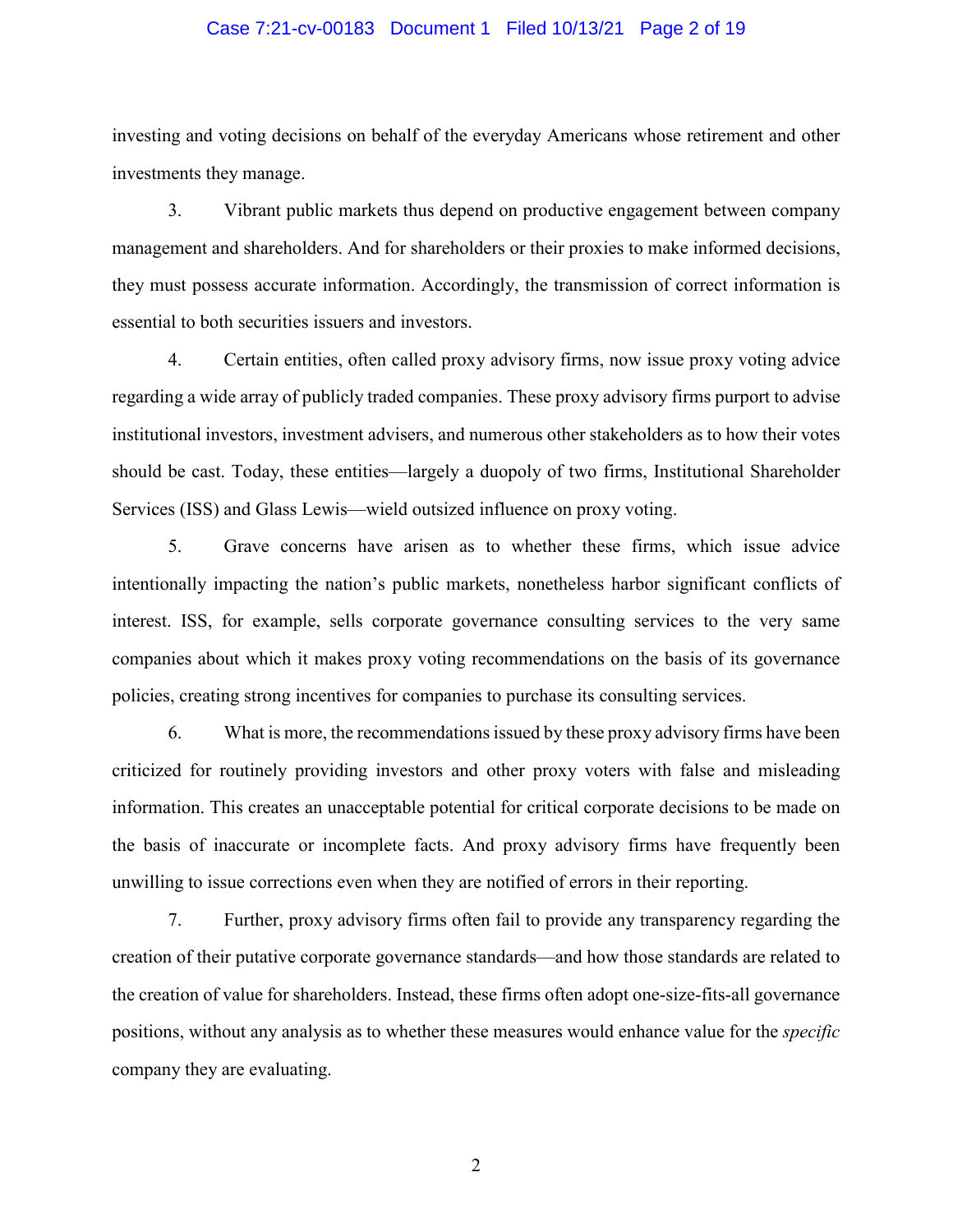#### Case 7:21-cv-00183 Document 1 Filed 10/13/21 Page 3 of 19

8. Proxy advisory firms regularly engage in practices that directly translate their recommendations into voting power, such as a practice known as "robo-voting," through which the firms directly cast their clients' votes (rather than just providing voting recommendations). These practices not only deny companies the opportunity to meaningfully respond to proxy advisory firms' reports, but also compound any conflicts or errors that the reports contain.

9. In view of these serious concerns, the United States Securities and Exchange Commission (SEC) extensively investigated whether it should implement basic safeguards with respect to proxy voting advice. After collecting numerous examples of voting advice offered notwithstanding an undisclosed conflict of interest, as well as examples of routine inaccurate information, the SEC promulgated a rule—the Proxy Advice Rule—to impose modest protections for investors and issuers alike. *See generally Exemptions from the Proxy Rules for Proxy Voting Advice*, 85 Fed. Reg. 55,082 (Sept. 3, 2020) (Proxy Advice Rule).

10. In summary, the Rule clarifies that the provision of proxy voting advice generally constitutes a solicitation under the federal proxy rules. Usually, entities soliciting a proxy are subject to various information and filing requirements. The Rule exempts proxy firms from these requirements, provided that they disclose potential conflicts of interest to their clients, supply companies subject to their analyses with information about their final voting recommendations, and notify their clients prior to the vote if the subject companies respond to their recommendations. It also subjects proxy firms to the federal proxy rules' antifraud provisions. The Rule thus functions as an exemption to more burdensome requirements to which the proxy firms' activity would normally subject them under federal law.

11. As an accommodation to the interests of the proxy advisory firms, the SEC set a compliance date of December 1, 2021 for the proxy firms to meet the exemption conditions, over a year after the Rule became final. This particular compliance date was likely selected in view of the timing of the annual proxy season, which takes place during the spring of each year for most companies. Thus, the Rule permitted proxy firms to continue their existing, pre-Rule practices for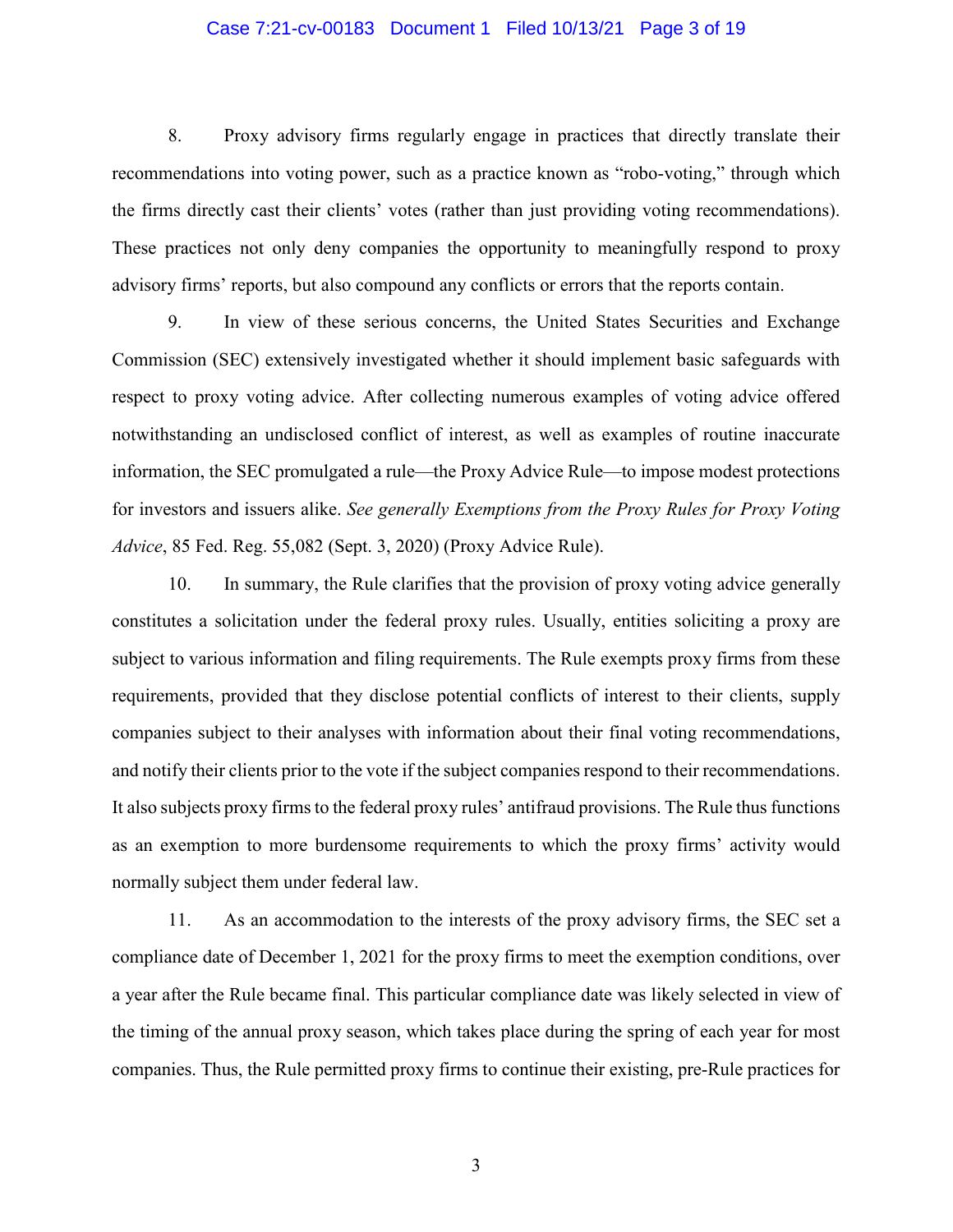#### Case 7:21-cv-00183 Document 1 Filed 10/13/21 Page 4 of 19

the spring 2021 proxy season, but—unless changed—would require them to comply with the Rule's disclosure and other modest requirements for the spring 2022 proxy season.

12. Following the confirmation of a new Chair in April 2021, however, the SEC abruptly changed course. In a series of connected actions, the SEC has suspended the compliance date for the new safeguards—thus permitting proxy advisory firms to continue to (1) operate outside SEC rules designed to protect investors from false and misleading statements (to which the firms became subject on November 2, 2020) and (2) provide proxy voting advice without notifying their clients of material conflicts of interest or responses to their recommendations (pursuant to the Rule's exemptions for proxy voting advice, which will become effective on December 1, 2021). In other words, the SEC has now permitted proxy firms to avoid compliance with the exact reforms and precautions that it determined just last year were necessary to protect investors.

13. This action immediately harms publicly traded companies and their shareholders, precluding them from receiving the disclosures that the SEC earlier determined were essential to protect the public markets.

14. The SEC's suspension of the Proxy Advice Rule is flatly unlawful. The SEC may not decide that it no longer stands by a regulation it earlier lawfully promulgated, and—absent any rulemaking process—simply suspend its application. To the contrary, the procedural provisions of the Administrative Procedure Act (APA) exist precisely to bring regularity to agency action.

15. In particular, the APA requires an agency to engage in notice-and-comment rulemaking *any* time it revises a legislative regulation, including when it wishes to suspend the regulation's effective or compliance date—which is just as much part of the regulation as its substantive provisions. This requirement enables the public to participate in the agency's lawmaking process, providing the agency with vital information and viewpoints, which the agency must in turn duly consider. Because the SEC did not follow those procedures here, its attempt to unilaterally suspend the Proxy Advice Rule is unlawful. The Court should therefore set aside the SEC's illegal action.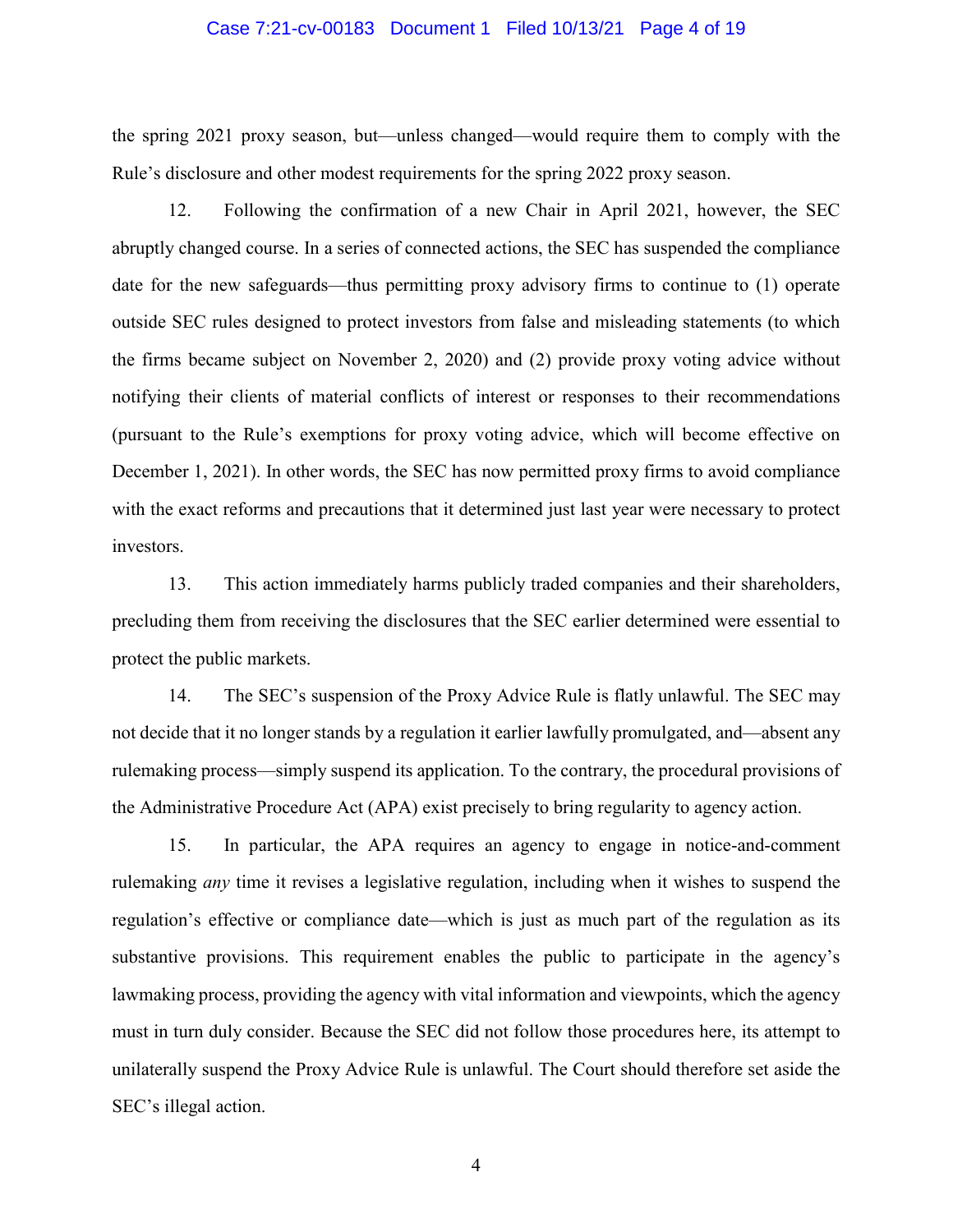#### **PARTIES**

16. Plaintiff National Association of Manufacturers (NAM) is the largest manufacturing association in the United States, representing small and large manufacturers in every industrial sector and in all 50 states. Manufacturing employs more than 12 million men and women, contributes roughly \$2.3 trillion to the U.S. economy annually, has the largest economic impact of any major sector, and accounts for nearly two-thirds of private-sector research and development in the Nation. The NAM is the voice of the manufacturing community and the leading advocate for a policy agenda that helps manufacturers compete in the global economy and create jobs across the United States.

17. Many of the NAM's members are publicly traded corporations. Part of the NAM's mission, accordingly, is to advocate for rules that ensure accurate and transparent information is provided to these businesses and their shareholders in the context of annual shareholder meetings, at which critical decisions are made that impact the governance of public companies and the performance of their shareholders' investments. That is, the NAM's members have an interest in ensuring that, when third parties seek to provide advice as to how shareholders and their proxies vote on matters of corporate governance, the information provided is accurate and conflicts of interest are appropriately disclosed. For that reason, the NAM advocated for the Proxy Advice Rule, which is of the utmost concern to many of its members. *See, e.g.*, Comment of the National Association of Manufacturers, File No. S7-22-19, Amendments to Exemptions from the Proxy Rules for Proxy Voting Advice (Feb. 3, 2020), perma.cc/CSA2-XEUN; File No. 4-725: *SEC Staff Roundtable on the Proxy Process*, Ltr. to Brent J. Fields (Mar. 5, 2019), perma.cc/S6QU-UDVS; *Meeting with National Association of Manufacturers*, File No. S7-22-19 (May 7, 2020), perma.cc/P3XC-8WZ6.

18. Likewise, numerous members of the NAM have either provided their own comments on the Proxy Advice Rule, urging the SEC to adopt protections to promote transparent and accurate information, or have been forced to file supplemental proxy materials with the SEC identifying and correcting errors, omissions, and misrepresentations in proxy advisory firms'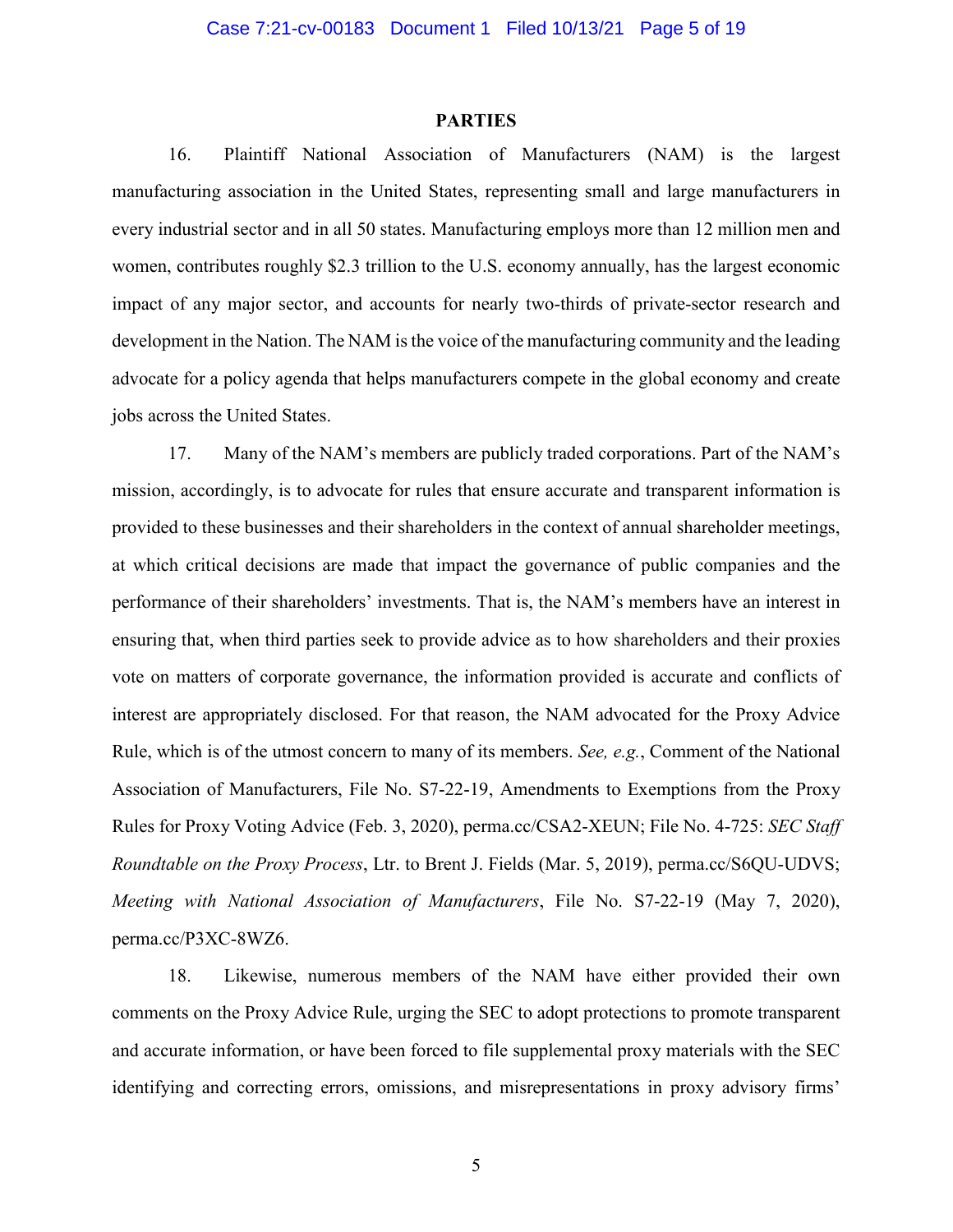#### Case 7:21-cv-00183 Document 1 Filed 10/13/21 Page 6 of 19

proxy analyses and voting recommendations.<sup>1</sup> The Proxy Advice Rule, if properly implemented, would remediate the injuries to public companies upon the issuance of erroneous or conflicted advice. Ultimately, many of the NAM's members are harmed by the SEC's unlawful decision to unlawfully suspend the compliance date of the Rule, an action that allows proxy advisory firms to violate duly promulgated law.

19. The NAM is a 501(c)(6) nonprofit organization headquartered in Washington, D.C.

20. Plaintiff Natural Gas Services Group, Inc. (NGS) is a leading provider of gas compression equipment to the natural gas industry. NGS is incorporated in Colorado and has its headquarters and principal place of business in Midland, Texas. Its common shares are publicly traded on the New York Stock Exchange.

21. Over the past several years, NGS has been the subject of repeated materially misleading or factually incorrect proxy advice from proxy advisory firms. Indeed, NGS has been forced to file supplemental proxy statements in response to this misleading proxy advice in seven of the past eight annual proxy seasons, often on unreasonably short timeframes. This process has required NGS's employees, primarily senior executives, to divert significant time and effort away from running the business in order to correct proxy firms' misleading or incorrect statements. It has also required NGS to make hard expenditures, including payments to outside consultants. The Proxy Advice Rule at issue here would significantly mitigate the costs imposed on NGS by the pre-Rule status quo; for example, it would decrease the costs associated with providing correct information to shareholders following a misleading proxy firm recommendation.

 <sup>1</sup> *See, e.g.*, Abbot Laboratories supplemental proxy statement, perma.cc/AUB2-7ZMA; American Outdoor Brands Corporation supplemental proxy statement, perma.cc/C93J-KJMW; Ball Corporation comment letter, perma.cc/496F-VRBE; Ecolab Inc. comment letter, perma.cc/2DKG-LNJY; Exxon Mobil Corporation supplemental proxy statement, perma.cc/HY2K-83JJ; Exxon Mobil Corporation comment letter, perma.cc/D4WS-X9YJ; FedEx Corporation comment letter, perma.cc/4L3L-Z3SU; Garmin Ltd. comment letter, perma.cc/WJS6- 3WRL; Kirby Corporation supplemental proxy filing, perma.cc/K5NJ-M7K9; Kirby Corporation supplemental proxy filing, perma.cc/F5LJ-YR3J; PACCAR Inc. comment letter, perma.cc/D7MQ-NCHB; Union Pacific Corporation supplemental proxy filing, perma.cc/BL3L-WNK2.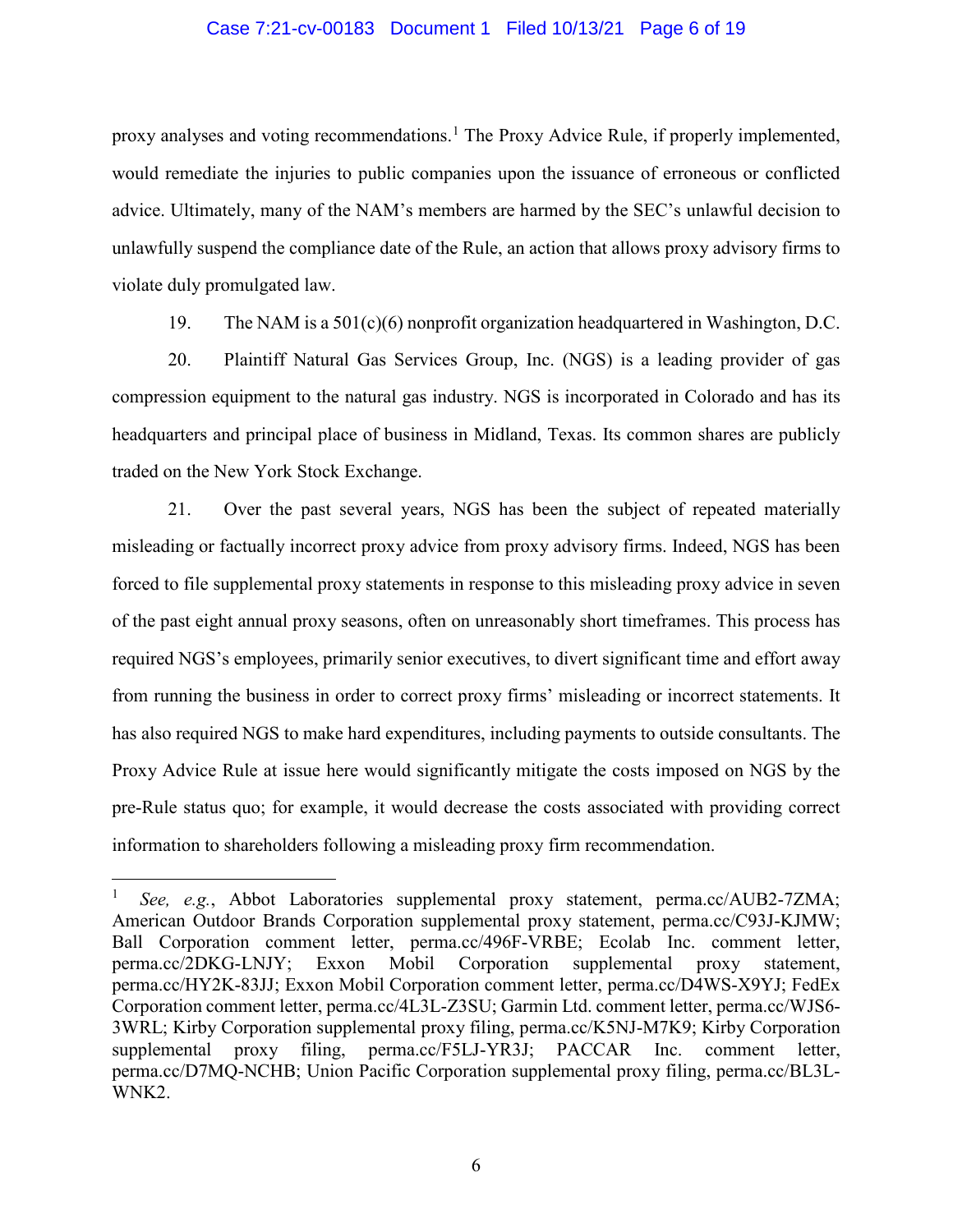#### Case 7:21-cv-00183 Document 1 Filed 10/13/21 Page 7 of 19

22. Defendant United States Securities and Exchange Commission (SEC) is the federal agency charged with securities regulation.

23. Defendant Gary Gensler is the SEC Chair. He is sued in his official capacity.

## **JURISDICTION AND VENUE**

24. Plaintiffs bring this suit under the Administrative Procedure Act, 5 U.S.C. §§ 551 *et seq.*, the Declaratory Judgment Act, 28 U.S.C. §§ 2201-2202, and this Court's inherent equitable powers.

25. The court's jurisdiction over is invoked under 28 U.S.C. § 1331, as this case arises under the laws of the United States.

26. Venue is proper in this district under 28 U.S.C. § 1391(e) because Plaintiff NGS resides in this district, and no real property is involved in this action.

## **FACTUAL ALLEGATIONS**

## **A. Proxy voting advice businesses, and the SEC's obligation to regulate them.**

27. The most important corporate governance decisions facing public companies are made at shareholder meetings—yet few shareholders vote their own shares directly. To the contrary, "today's financial markets . . . are characterized by significant intermediation and institutional investor participation," and "proxies have become the predominant means by which shareholders of publicly traded companies exercise their right to vote on corporate matters." Proxy Advice Rule, 85 Fed. Reg. at 55,083.

28. With the increasing importance of proxy voting, particularly by institutional investors and intermediaries, proxy advisory firms "have come to play an important role in the proxy voting process." Proxy Advice Rule, 85 Fed. Reg. at 55,083. Such firms "typically provide investment advisers, institutional investors, and other clients with a variety of services that relate to the substance of voting decisions," including "research and analysis regarding the matters subject to a vote," promulgating "benchmark voting policies" or "specialty voting policies . . . such as a socially responsible policy," and "making specific voting recommendations to their clients on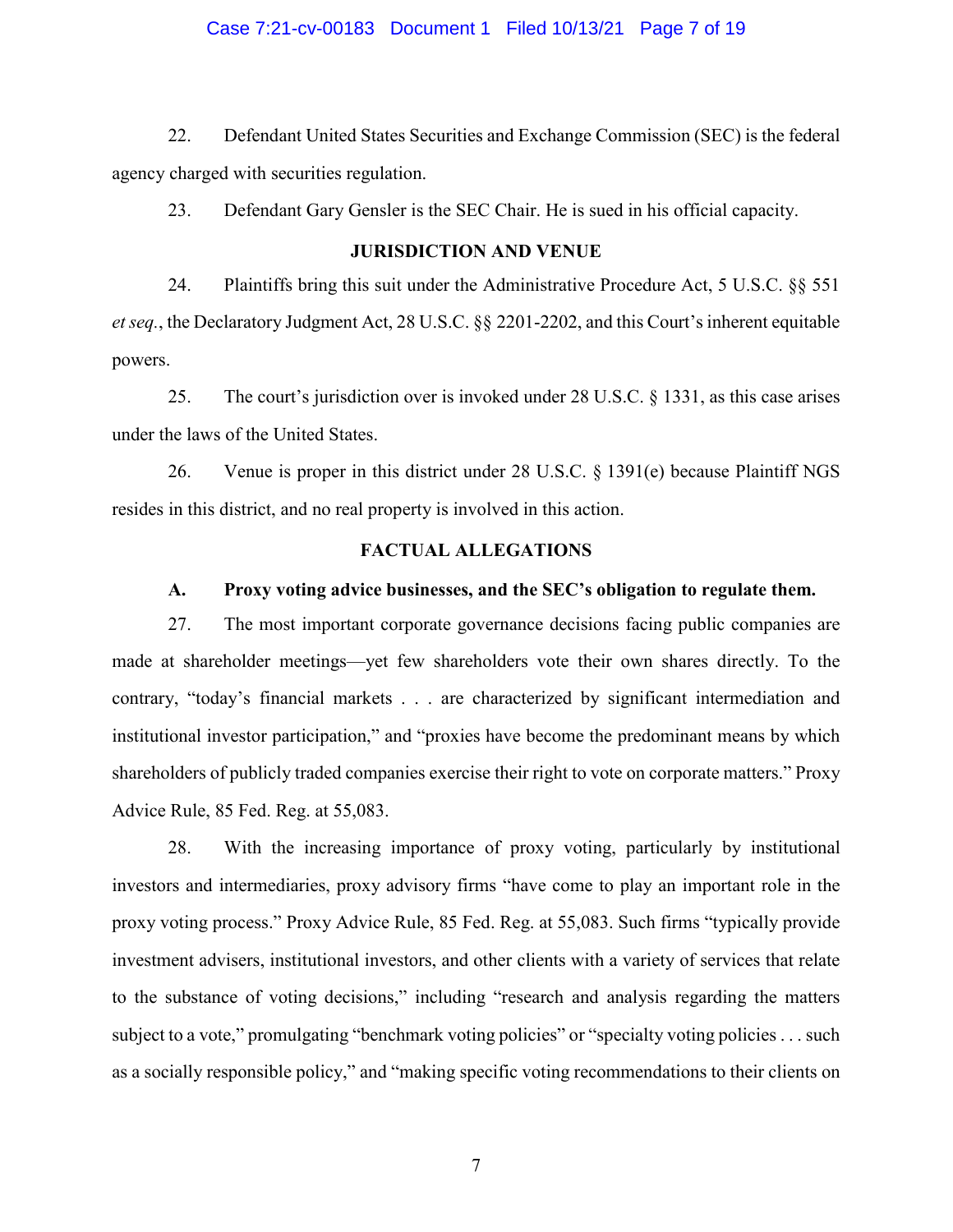#### Case 7:21-cv-00183 Document 1 Filed 10/13/21 Page 8 of 19

matters subject to a shareholder vote," including "based on the proxy voting advice business's benchmark or specialty policies." *Id.* "This advice is often an important factor in the clients' proxy voting decisions." *Id.* In addition to voting policies and voting recommendations, in some instances the firms "are given authority to execute votes on behalf of their clients." *Id.*

29. Indeed, because of the ubiquity of proxy voting and the sheer number of votes that must be taken by institutional investors and large intermediaries, proxy advisory firms "have become uniquely situated in today's market to influence, and in many cases directly execute, these investors' voting decisions." Proxy Advice Rule, 85 Fed. Reg. at 55,083.

30. That level of ubiquitous involvement in corporate governance, however, has led to widespread concern about the practices and influence of the proxy advisory industry, "focused on the accuracy and soundness of the information and methodologies used to formulate proxy voting advice businesses' recommendations as well as potential conflicts of interest that may affect those recommendations." *Amendments to Exemptions from the Proxy Rules for Proxy Voting Advice*, 84 Fed. Reg. 66,518, 66,520 (Dec. 4, 2019) (Proposed Rule).

31. In particular, proxy advisory firms operate with significant undisclosed conflicts of interest. "Proxy voting advice businesses engage in activities or have relationships that could affect the objectivity or reliability of their advice, which may need to be disclosed in order for their clients to assess the impact and materiality of any actual or potential conflicts of interest with respect to a voting recommendation." Proposed Rule, 84 Fed. Reg. at 66,525. For example, ISS, one side of a virtual duopoly in the proxy advice industry, sells corporate governance consulting services to the very same companies about which it makes proxy voting recommendations on the basis of its governance policies, creating strong incentives for companies to purchase its consulting services.

32. Indeed, Plaintiff NGS itself has received repeated solicitations and marketing materials from ISS's corporate governance consulting arm, even as ISS has consistently issued negative recommendations on NGS's shareholder-voting proposals.

33. The SEC has described these and other circumstances in which conflicts of interest arise for proxy advisory firms. Proposed Rule, 84 Fed. Reg. at 66,525. For example, as noted, a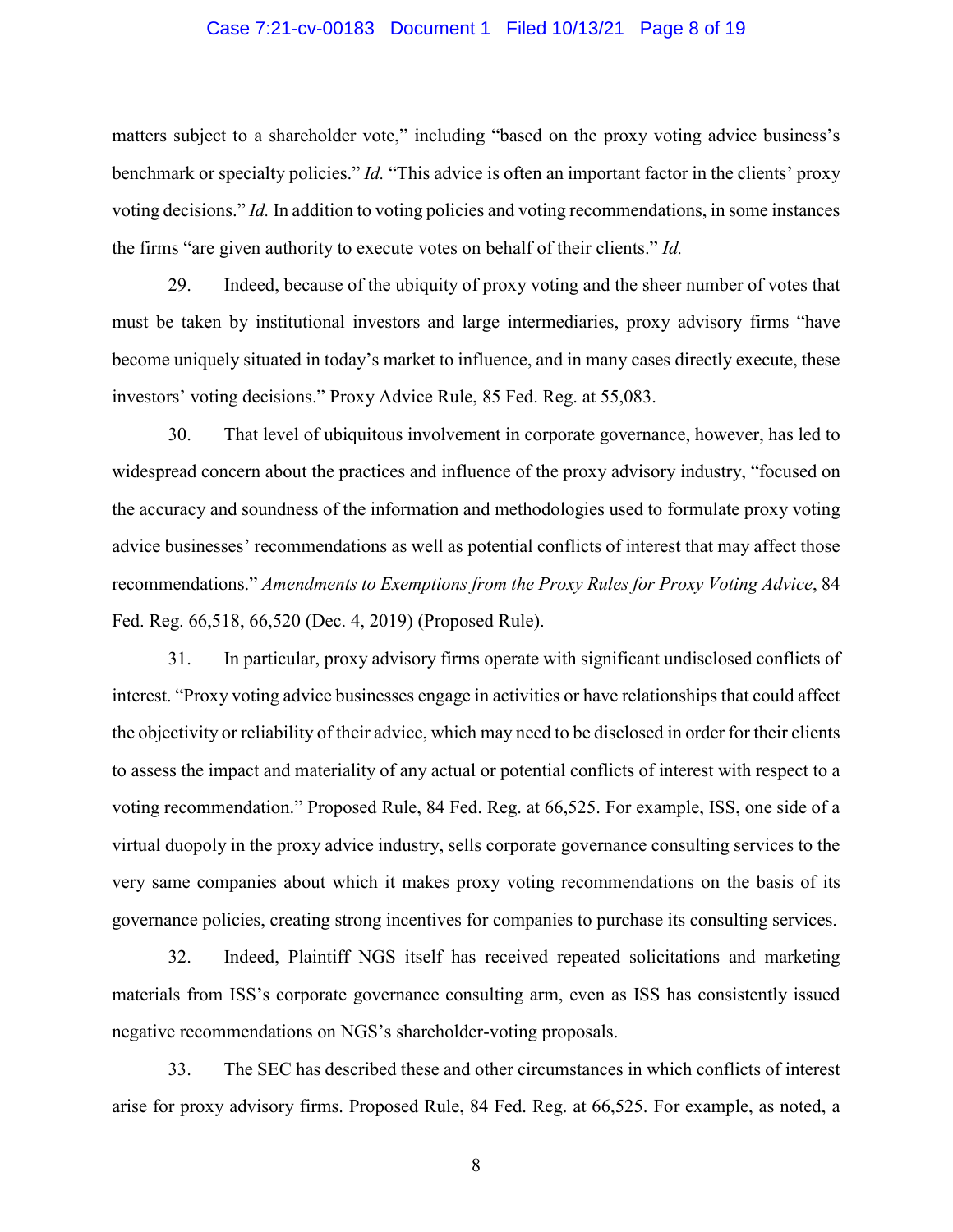#### Case 7:21-cv-00183 Document 1 Filed 10/13/21 Page 9 of 19

proxy advisory firm such as ISS "provid[es] voting advice to its clients on proposals to be considered at the annual meeting of a registrant while . . . also earn[ing] fees from that registrant for providing advice on corporate governance and compensation policies." *Id.* Or, a conflict might arise where a proxy advisory firm provides "voting advice on a matter in which its affiliates or one of its clients has a material interest, such as a business transaction or a shareholder proposal put forward by that client." *Id.* The SEC also identified the situation in which a proxy advisory firm provides "ratings to institutional investors of registrants' corporate governance practices while at the same time consulting for the registrants that are the subject of the ratings to help increase their corporate governance scores." *Id.* And finally, the SEC noted that a conflict might arise when a proxy advisory firm provides "voting advice with respect to a registrant's shareholder meeting while affiliates of the business hold a significant ownership interest in the registrant, sit on the registrant's board of directors, or have relationships with the shareholder presenting the proposal in question." *Id.*

34. The Government Accountability Office has also explained that ISS's business model is likely to present precisely these sorts of conflicts. U.S. Gov't Accountability Off., GAO-07-765, *Corporate Shareholder Meetings: Issues Relating to Firms that Advise Institutional Investors on Proxy Voting* at 4 (2007), perma.cc/YTF3-ZX5Z.

35. These concerns are more than merely theoretical. For example, a recent empirical study concludes that such conflicts regularly occur in practice and have negative real-world consequences for shareholder value. Tao Li, *Outsourcing Corporate Governance: Conflicts of Interest Within the Proxy Advisory Industry*, 64 Management Sci. 2473 (2016).

36. Similarly, "in recent years concerns have been expressed by a number of commentators . . . that there could be factual errors, incompleteness, or methodological weaknesses in proxy voting advice businesses' analysis and information underlying their voting advice that could materially affect the reliability of their voting recommendations and could affect voting outcomes." Proposed Rule, 84 Fed. Reg. at 66,528. And these risks are enhanced by the lack of any requirement, prior to the Rule at issue here, that proxy advisory firms give notice of their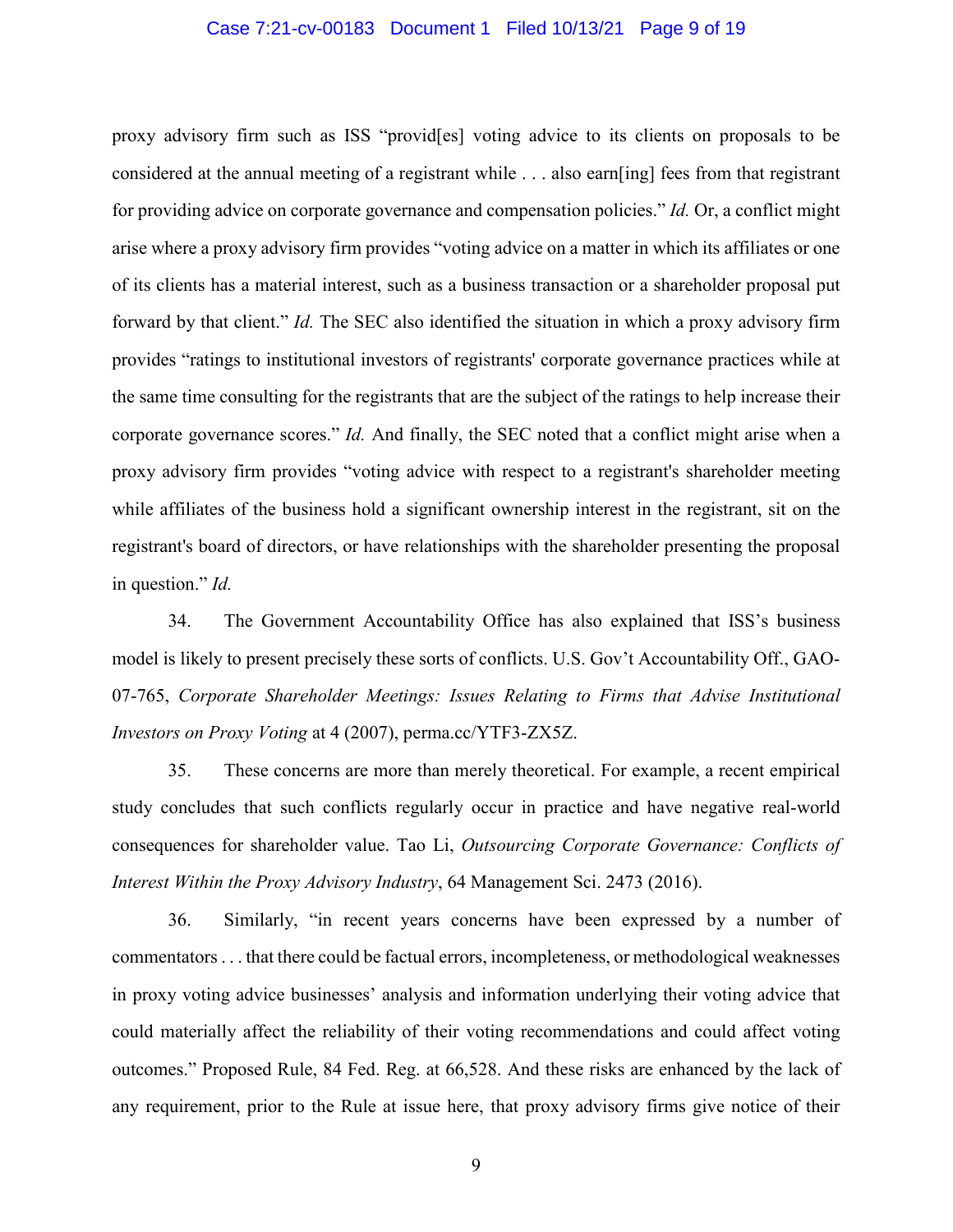#### Case 7:21-cv-00183 Document 1 Filed 10/13/21 Page 10 of 19

analysis to the public company in question in a way that allows the company to respond to or rebut that analysis, so that the proxy firms' clients can make fully informed decisions on behalf of the investors whose accounts they manage. *See id.* at 66,529. Additionally, proxy advisory firms are reluctant to correct material errors in reports even once they are made aware of such inaccuracies.

37. In 2013 and 2018, two surveys of CEOs demonstrated that nearly all respondents had "found one or more factual errors in reports prepared by proxy advisory firms about their companies." Business Roundtable, *Comment Letter on Proposed Rule* at 11 (Nov. 9, 2018), perma.cc/46JJ-F9SR. Moreover, "[t]he 2018 survey results further indicate that although 90 percent of companies notify the proxy advisory firms of the errors, only 8 percent of companies find that the errors are consistently corrected." *Id.*

38. Similarly, data from 2016, 2017, and 2018 show that proxy advisory firms' reports on nearly one hundred companies included numerous factual errors. Frank M. Placenti, *Analysis of Proxy Advisor Factual and Analytical Errors in 2016, 2017, and 2018* (2018), perma.cc/RGR3- YR6X.

39. Plaintiff NGS has repeatedly been the subject of inaccurate information circulated by proxy advisory firms. In 2021, for example, ISS urged shareholders to vote against the reelection of a particular director, supposedly on the basis of his lack of responsiveness to alleged concerns regarding an earlier say-on-pay proposal. But the director in question was not on the compensation committee at the time of the action to which ISS objected, demonstrating that its advice was false and materially incomplete.

40. This error was hardly all. In 2015, ISS stated that NGS did not disclose a compensation clawback policy. But such a provision plainly appears in the CEO's earlier-disclosed employment agreement. And similar additional errors abound. For each, NGS was obligated to spend time and resources correcting ISS's errors and providing correct information to its shareholders. The Proxy Advice Rule, if implemented, would at minimum reduce the errors to which NGS would be subject and would mitigate the costs shouldered by NGS in providing accurate information to correct proxy firms' misinformation.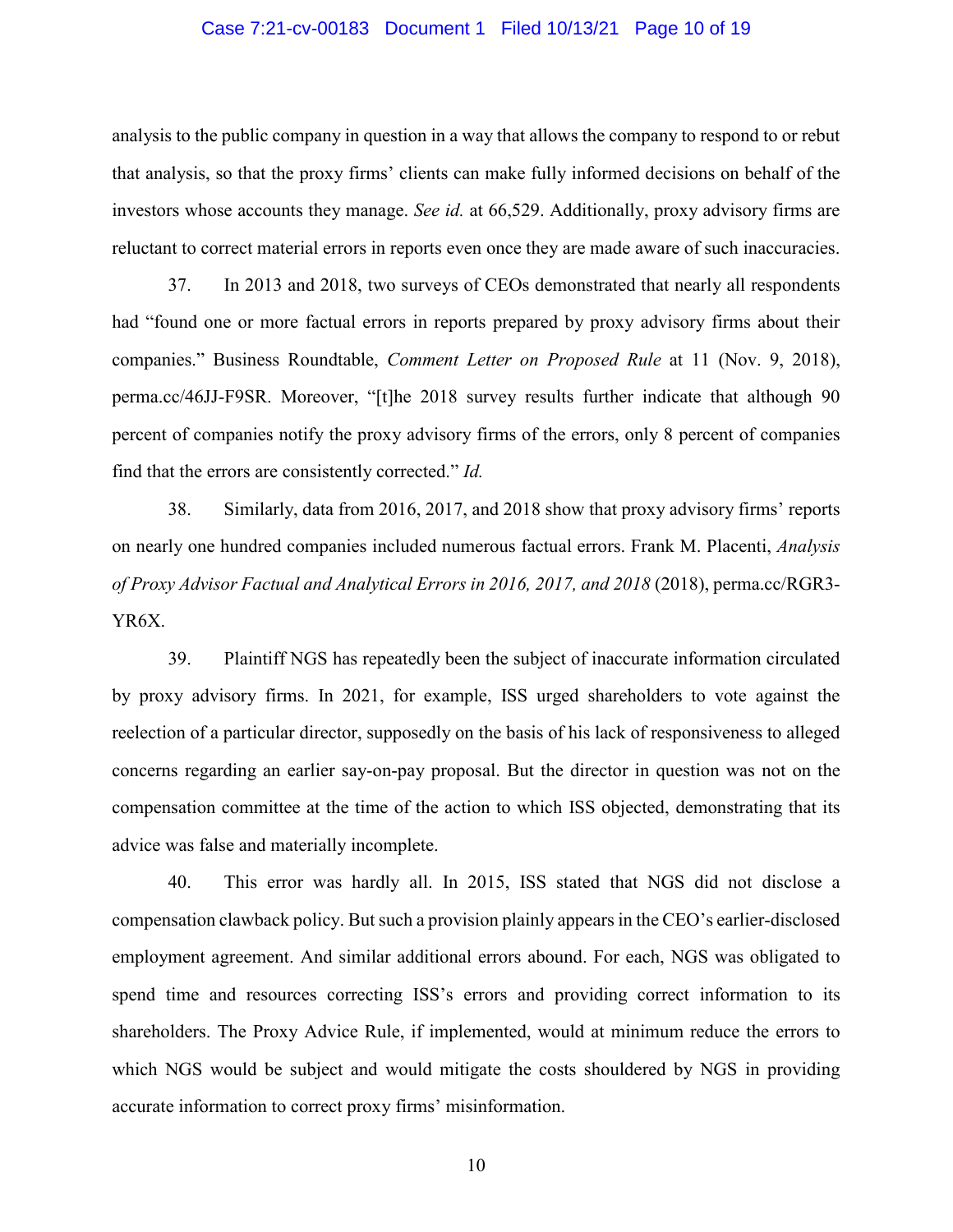#### Case 7:21-cv-00183 Document 1 Filed 10/13/21 Page 11 of 19

41. NGS has repeatedly been the subject of proxy advice replete with not only objective factual errors, but also misleading, one-size-fits-all analysis that fails to appreciate the nature of NGS's business and the industry in which it operates. Specifically, ISS has frequently urged NGS's shareholders to vote against management proposals based on comparisons to ISS-selected "peer groups" that have little to nothing in common with NGS apart from their (often marginal) participation in the overall energy industry, with no regard to the particular segment of that industry in which NGS operates or the relative market capitalization of NGS and its supposed peer firms. For example, ISS deems a company called ENGlobal a peer of NGS for executive compensation purposes—despite that ENGlobal is an engineering consulting firm, with a market capitalization of \$40 million, and whose CEO owns 31% of the company and receives a nominal salary, while NGS is far afield from ISS's purported peer as to every one of those characteristics.

42. The manifest discrepancies between ISS's analysis and similar analysis using NGS's actual peer firms—which are readily identifiable—indicate that ISS is failing to provide complete and accurate information to NGS shareholders.

43. Moreover, because ISS's voting recommendations are generally issued unreasonably close to the date of the relevant shareholder meetings, the timing of such recommendations has left NGS with little opportunity to respond. Instead, NGS's management and executives have been forced to scramble to rebut the proxy firm's misleading analysis on an unreasonably accelerated timeframe—all while shareholders are actively voting—putting the company at a distinct disadvantage in effectively communicating with its shareholders. In certain cases, NGS has had to triage which piece of incorrect or misleading advice to respond to, as there was simply no time to rebut each of the proxy firm's mistaken recommendations.

44. ISS also evaluates companies' profitability using a proprietary, black-box metric called Economic Value Added (EVA), rather than Generally Accepted Accounting Principles (GAAP) measures or other commonly used metrics, such as EBITDA, that are available to the companies themselves. This non-standard, non-transparent evaluation procedure both increases the difficulties for companies attempting to respond to ISS's analysis on an already tight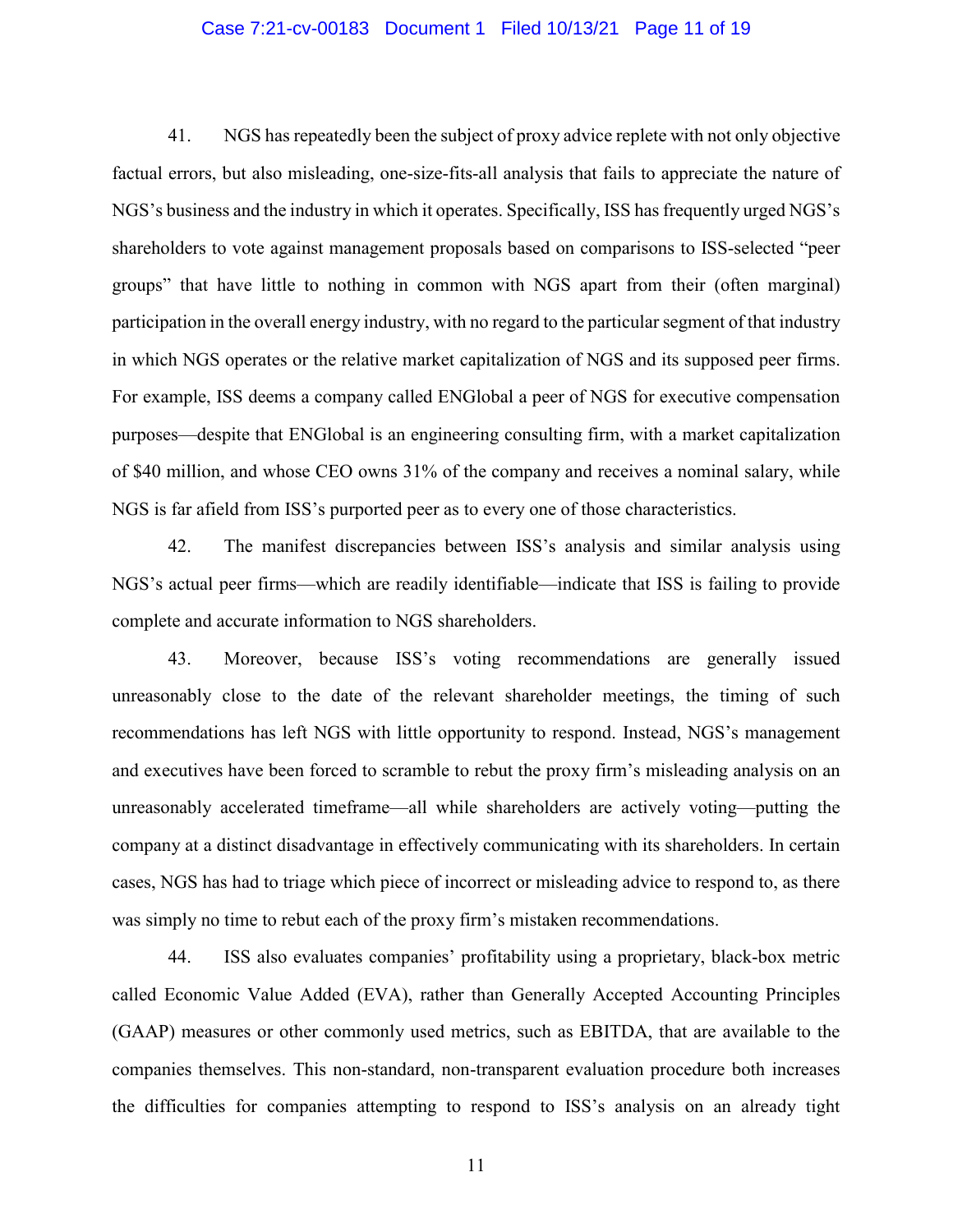### Case 7:21-cv-00183 Document 1 Filed 10/13/21 Page 12 of 19

timeframe, and also ratchets up the pressure, discussed above, for companies to retain ISS's consulting arm. It further leads to enhanced risk of inaccurate or misleading information being provided to shareholders.

45. Proxy advisory firms also engage in electronic voting practices commonly referred to as "robo-voting." *See* Richard Levick, *'Vinny' and the Proxy Advisors: A Five Trillion Dollar Debate*, Forbes.com (Dec. 17, 2018), perma.cc/J388-5CR5. While voters can manually opt out, proxy advisory firms establish default voting behaviors and automatically submit shareholder votes without the voter taking any action whatsoever to confirm, approve, or submit votes. *See*  Letter from the National Investor Relations Institute to Jay Clayton, Chair, U.S. Securities and Exchange Commission (Aug. 3, 2017), perma.cc/U6QV-JY4E; *see also* Timothy M. Doyle, *The Realities of Robo-Voting*, Am. Council for Capital Formation (Nov. 2018), perma.cc/H9T4-Y9PV. In addition to the self-evident procedural problems with casting votes through default procedures, robo-voting compounds any potential conflicts or inaccuracies by translating recommendations directly into voting power.

46. The Exchange Act obligates the SEC to comprehensively regulate the public securities markets. Congress was especially concerned with the solicitation of proxies, seeking to ensure that proxy solicitations involve accurate and transparent information. Section 14(a) of the Exchange Act makes it unlawful for any person to "solicit . . . any proxy or consent or authorization" with respect to publicly traded securities "in contravention of such rules and regulations as the Commission may prescribe as necessary or appropriate in the public interest or for the protection of investors." 15 U.S.C.  $78n(a)(1)$ . At the time of the statute's enactment, the word "solicit" ordinarily meant both (1) to "endeavor to obtain" an action, and (2) to "awake or excite to action." Black's Law Dictionary 1639 (3d ed. 1933). Given that proxy advisory firms endeavor to obtain votes in accord with its recommendations—indeed, if often submits its clients' votes pursuant to its own advice—they fall squarely within the scope of what Congress sought to govern. The SEC, accordingly, is *obligated* to regulate proxy advisory firms. Indeed, as the SEC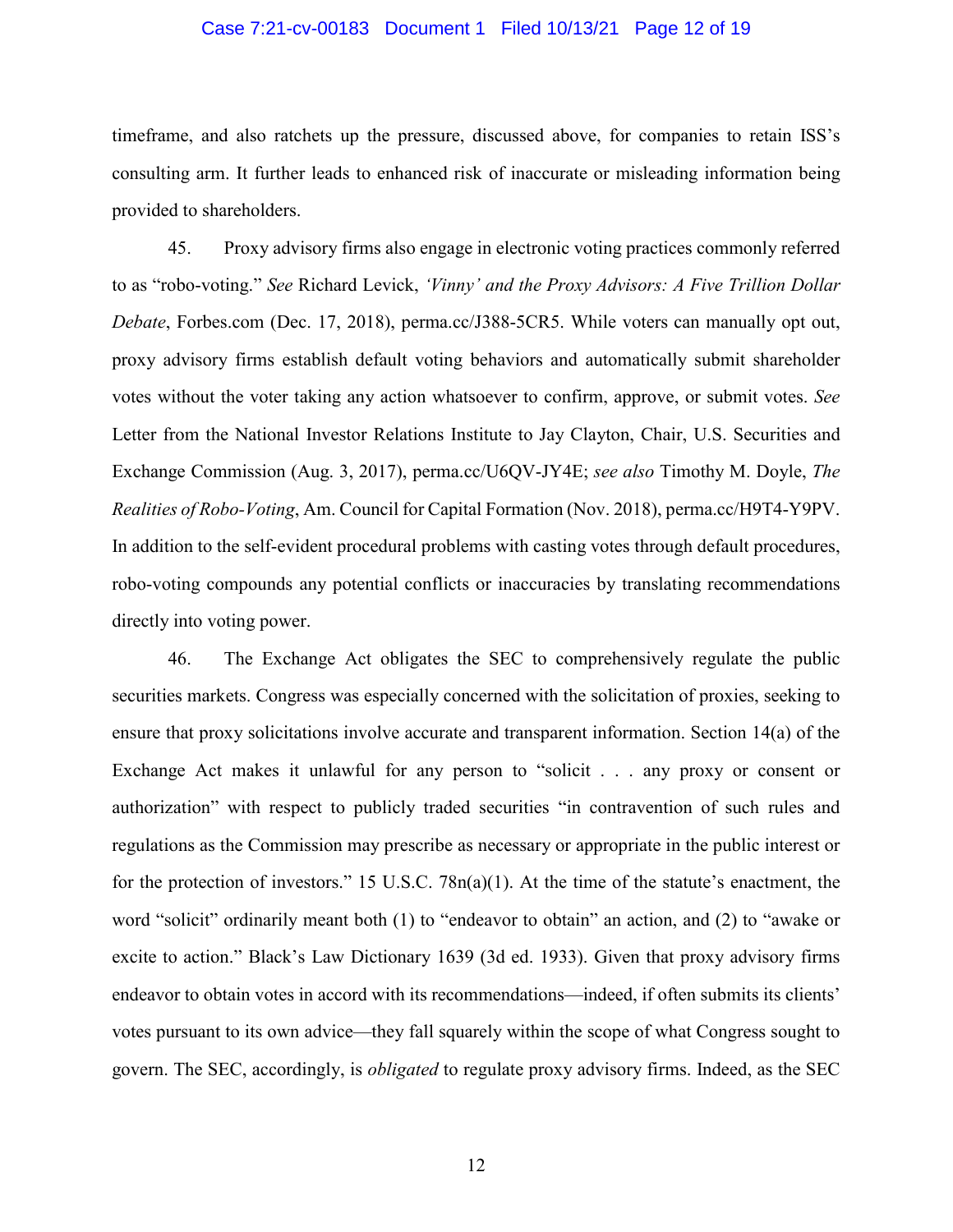### Case 7:21-cv-00183 Document 1 Filed 10/13/21 Page 13 of 19

described in the *ISS* litigation,<sup>2</sup> "[t]he Commission has long considered proxy voting advice to generally constitute a 'solicitation' within the meaning of Section 14(a)" Cross-Mot. for S.J., *ISS v. SEC*, at 6, No. 19-cv-3275 (D.D.C. Oct. 30, 2020), Dkt. 35-1.

## **B. The SEC promulgates the Proxy Advice Rule.**

47. Particularly "[g]iven proxy voting advice businesses' potential to influence the voting decisions of investment advisers and other institutional investors, who often vote on behalf of others," the SEC in 2019 became "concerned about the risk of proxy advice businesses providing inaccurate or incomplete voting advice (including the failure to disclose material conflicts of interest) that could be relied upon to the detriment of investors." Proposed Rule, 84 Fed. Reg. at 66,520. As the SEC has described, proxy firm voting is now "widely used," is "typically delivered shortly before the shareholder meeting," and "is often an important factor in shareholder voting decisions that can sway outcomes." Cross-Mot. for S.J., *ISS v. SEC*, at 2, No. 19-cv-3275 (D.D.C. Oct. 30, 2020), Dkt. 35-1. Moreover, "as institutional investors have come to hold a significant and increasing number of shares, proxy voting advice businesses have become uniquely situated to influence, and in many cases directly execute, these investors' voting decisions." *Id*. at 15. The SEC thus took action "in response to these market developments." *Id*. at 2.

48. In 2020, therefore, the SEC decided to provide proxy advisory firms with modest conflict-of-interest disclosure and transparency compliance options, "so that investors who use proxy voting advice receive more transparent, accurate, and complete information on which to make their voting decisions." Proxy Advice Rule, 85 Fed. Reg. at 55,082. That is, the Rule is not an attempt to regulate "all aspects of the proxy advice businesses' role in the proxy process"; rather, it is narrowly focused on "certain specific concerns about proxy voting advice businesses and would help to ensure that the recipients of their voting advice make voting determinations on the basis of materially complete and accurate information." Proposed Rule, 84 Fed. Reg. at 66,521.

<sup>&</sup>lt;sup>2</sup> As we describe below (*see infra* ¶ 54), ISS sued the SEC to enjoin the Proxy Advice Rule.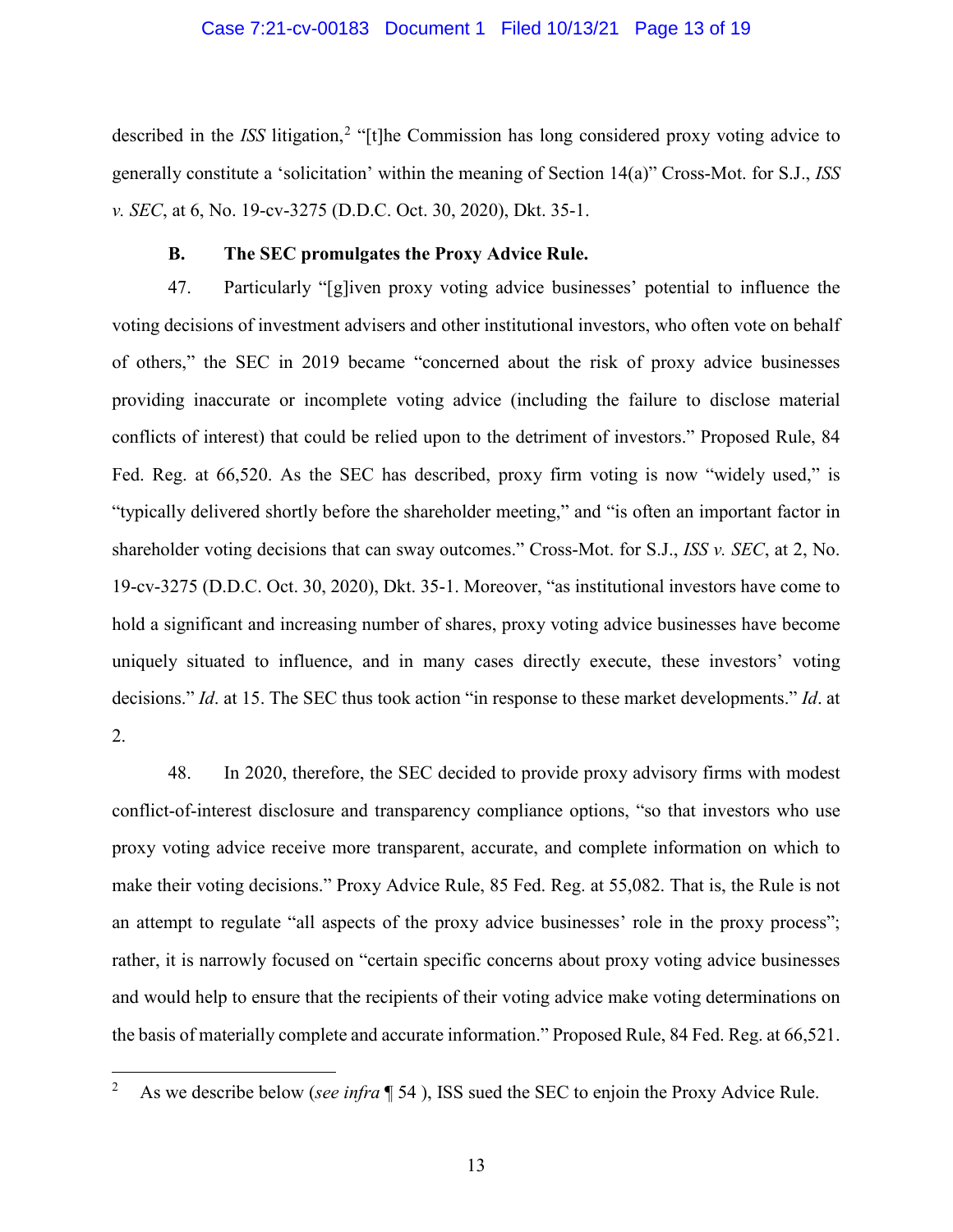#### Case 7:21-cv-00183 Document 1 Filed 10/13/21 Page 14 of 19

49. In particular, the Rule "codif[ied]" the SEC's existing "interpretation that proxy voting advice generally constitutes a solicitation with the meaning of Exchange Act Section 14(a) and therefore is subject to the Federal proxy rules." Proxy Advice Rule, 85 Fed. Reg. at 55,083; *see* 17 C.F.R. § 240.14a-1(*l*)(1)(iii)(A). And it "condition[ed] the availability of certain existing exemptions from the information and filing requirements of the Federal proxy rules commonly used by proxy voting advice businesses upon compliance with additional disclosure and procedural requirements." Proxy Advice Rule, 85 Fed. Reg. at 55,083-55,084. As the SEC explained in litigation, "[t]hese conditions establish industry-wide minimum conflict of interest disclosure standards. And they help ensure that investors who use proxy voting advice have access to more transparent, accurate, and complete information, as well as the kind of robust discussion that would occur if all parties attended a shareholder meeting in person." Cross-Mot. for S.J., *ISS v. SEC*, at 2, No. 19-cv-3275 (D.D.C. Oct. 30, 2020), Dkt. 35-1.

50. Specifically, the Rule requires proxy advisory firms wishing to avoid complying with the proxy rules' information and filing requirements to (a) disclose to their clients "any information regarding an interest, transaction, or relationship . . . that is material to assessing the objectivity of the proxy voting advice"; (b) disclose their proxy voting advice to the public companies that are the subject of the advice; and (c) provide their clients a mechanism through which they can become aware when a company responds to the firm's advice. 17 C.F.R. § 240.14a- $2(b)(9)(i)$ , (ii). That is, the proxy advisory firm need only disclose potential conflicts of interest and permit the company that is the subject of its voting advice to view and provide timely responses to its recommendations to the firm's clients.

51. The Rule also clarifies that proxy advisory firms' voting advice is generally subject to the Federal proxy rules' antifraud provisions and that the firms' "failure to disclose certain material information about proxy voting advice, specifically information about the proxy voting advice business's methodology, sources of information, and conflicts of interest" could be considered "misleading." Proxy Advice Rule, 85 Fed. Reg. at 55,139.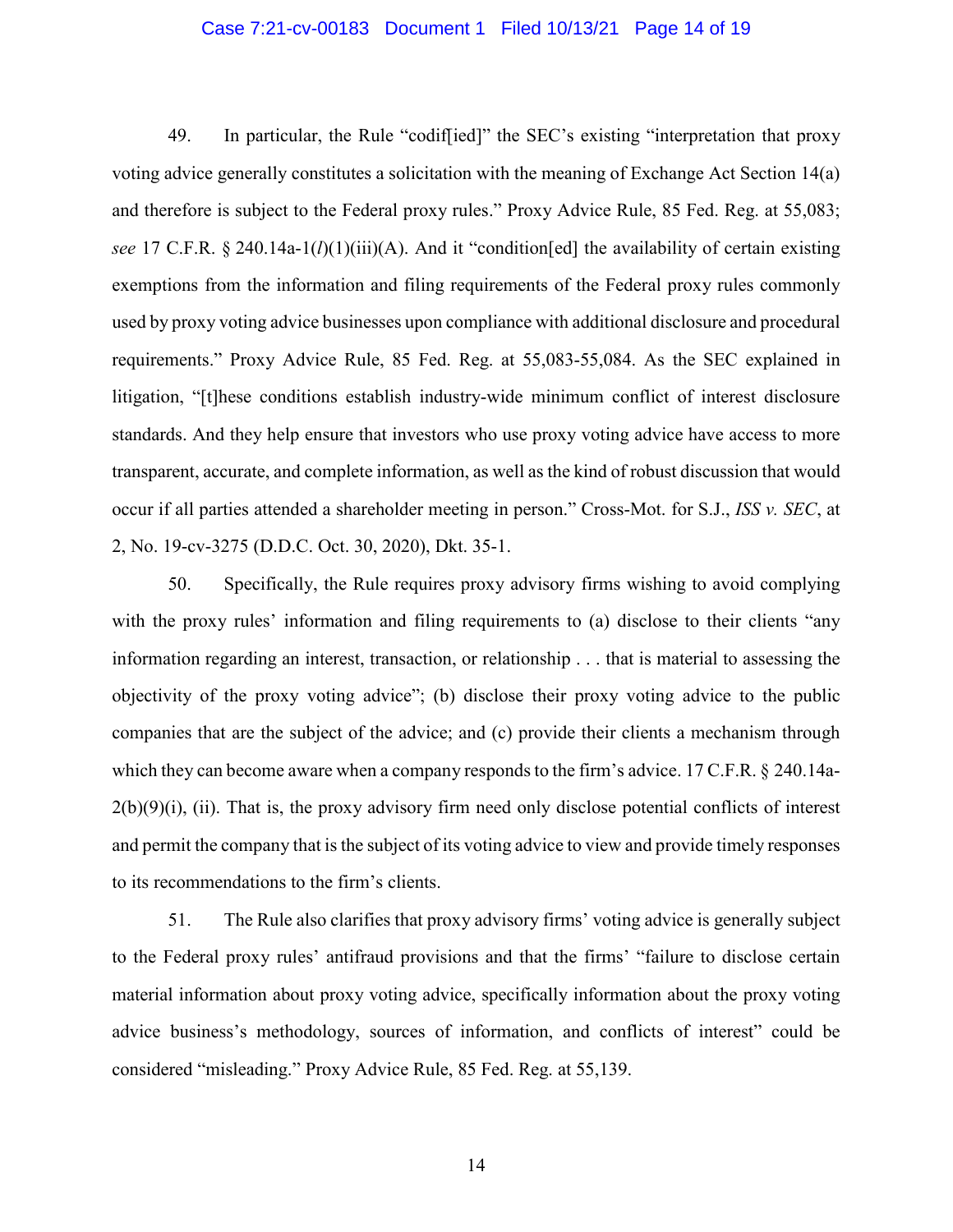### Case 7:21-cv-00183 Document 1 Filed 10/13/21 Page 15 of 19

52. Recognizing that proxy firms would need time to adapt to the new requirements, the Rule allowed a "transition period." Proxy Advice Rule, 85 Fed. Reg. at 55,122. While the Rule's codification that the definition of "solicitation" generally encompasses proxy voting advice, as well as the Rule's antifraud standards, took effect on November 2, 2020, the Rule provided that "proxy voting advice businesses will not be required to comply" with its disclosure and other requirements "until December 1, 2021," more than a year after the Rule was published and became effective. *Id.* at 55,082, 55122.

53. Proxy advisory firms can hardly be surprised about this Rule. In 1991, ISS itself proclaimed that "ISS believes that informed voting decisionmaking will be facilitated if an issuer's response to its proxy analyses and voting advice can be incorporated into its products. Securityholders will then have the dual benefit of ISS's objective analysis and advice coupled with the issuer's critique thereof." Ltr. from ISS to SEC re Exchange Act Release No. 29315, at 3 (Aug. 1, 1991). And it has previously recognized that its activities are subject to the proxy rules. *See*  Proxy Advice Rule, 85 Fed. Reg. at 55,094.

## **C. The SEC suspends the Proxy Advice Rule.**

54. The proxy advisory industry responded adversely and aggressively to these modest efforts to enhance accuracy and transparency. Indeed, ISS, one of the largest proxy advisory firms, sued the SEC, seeking to set aside the Rule. *See generally Institutional Shareholder Services Inc. v. SEC*, No. 19-cv-3275 (D.D.C.). At that time, the SEC defended its Rule. Because of its compelling interests in this area, the NAM moved for intervenor status in that litigation.

55. Shortly after Defendant Gary Gensler was sworn into office as the new chair, however, the SEC abruptly changed course through a series of concerted actions on June 1, 2021.

56. First, Defendant Gensler issued a public statement "directing [SEC] staff to . . . consider whether to recommend that the Commission revisit its 2020 codification of the definition of solicitation as encompassing proxy voting advice, the 2019 Interpretation and Guidance regarding that definition, and the conditions on exemptions from the information and filing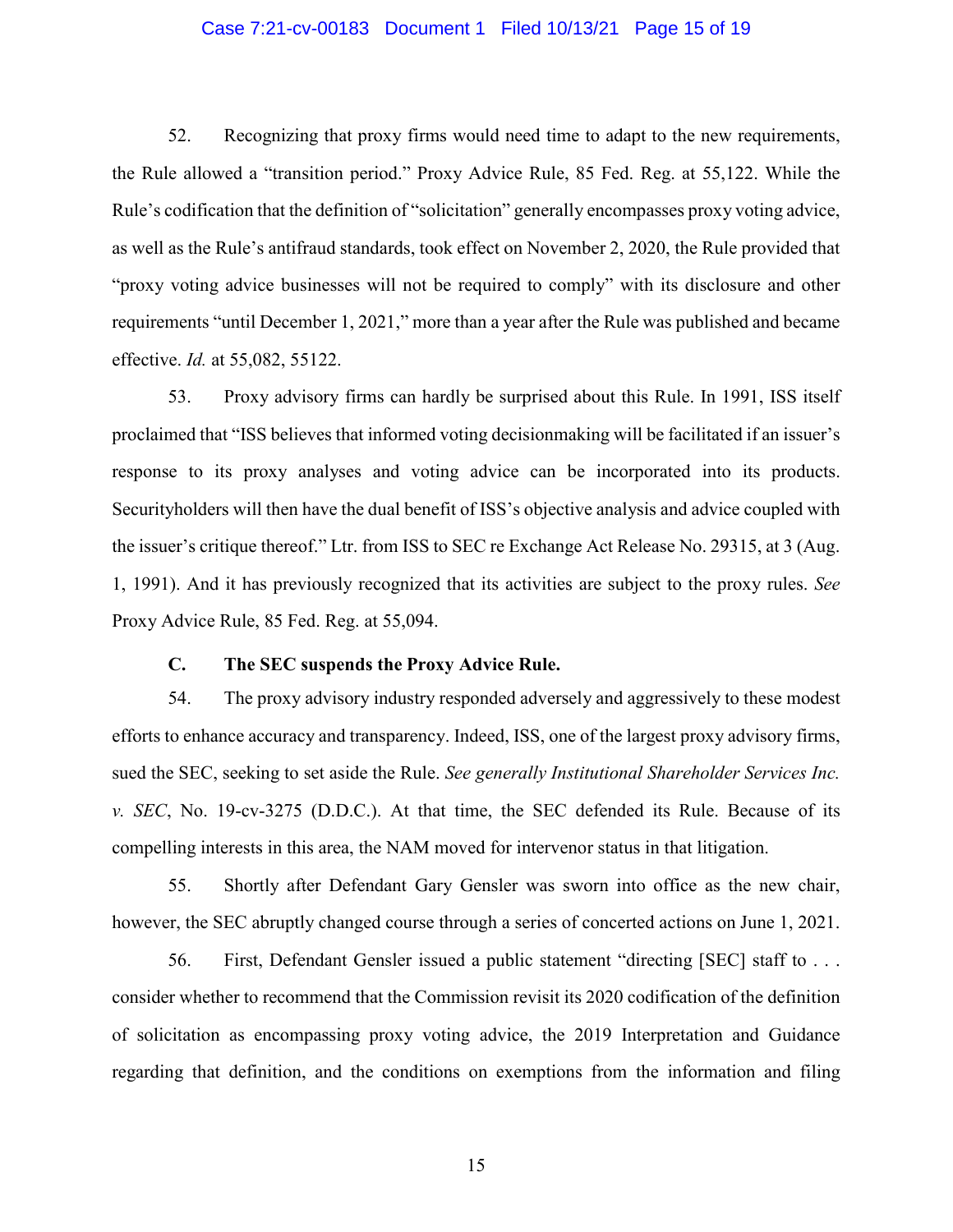### Case 7:21-cv-00183 Document 1 Filed 10/13/21 Page 16 of 19

requirements in the 2020 Rule Amendments." Gary Gensler, SEC Chair, *Statement on the Application of the Proxy Rules to Proxy Voting Advice* (June 1, 2021), perma.cc/AZK5-6LND (Exhibit A).

57. Second, the SEC's Division of Corporation Finance issued a statement that same day, stating that "the Division of Corporation Finance has determined that it will not recommend enforcement action based on . . . the 2020 Rule Amendments"—that is, the Proxy Advice Rule— "during the period in which the Commission is considering further regulatory action in this area." SEC Division of Corporation Finance, *Statement on Compliance with the Commission's 2019 Interpretation and Guidance Regarding the Applicability of the Proxy Rules to Proxy Voting Advice and Amended Rules 14a-1(1), 14a-2(b), 14a-9* (June 1, 2021), perma.cc/GH2B-YSJ4 (Exhibit B). In other words, the SEC effectively suspended the compliance date for the Proxy Advice Rule.

58. Third—also that same day—the SEC moved to hold the *ISS* litigation in abeyance, pending the SEC's reconsideration of the Proxy Advice Rule. Critically, the SEC represented that, "in the meantime . . . the Division's no-action statement *provides ISS (as well as other proxy voting advice businesses) relief from the December 1, 2021 compliance date*." Mtn. for Abeyance, *Institutional Shareholder Services Inc. v. SEC*, No. 19-cv-3275 (D.D.C. June 1, 2021), Dkt. 53, at 4 (emphasis added) (Exhibit C). No doubt based on this representation, the SEC reported that "ISS consents to holding the case in abeyance." *Id*. at 1.

59. That is, the SEC told the court that its statements were not merely advisory or subject to discretion, but affirmatively "provide<sup>[]</sup> . . . proxy voting advice businesses<sup>[]</sup> relief" from having to comply with the Proxy Advice Rule starting December 1, 2021, as the duly promulgated Rule provides. Ex. C, at 4. And ISS—which had sued the SEC to challenge the Rule—accordingly agreed to hold the litigation in abeyance. As such, the SEC is now judicially estopped from arguing otherwise. *See generally New Hampshire v. Maine*, 532 U.S. 742, 749-751 (2001).

60. Taken together, these actions constitute a suspension or a stay of the Proxy Advice Rule. While the Rule obligated proxy advisory firms to comply with the Rule's disclosure and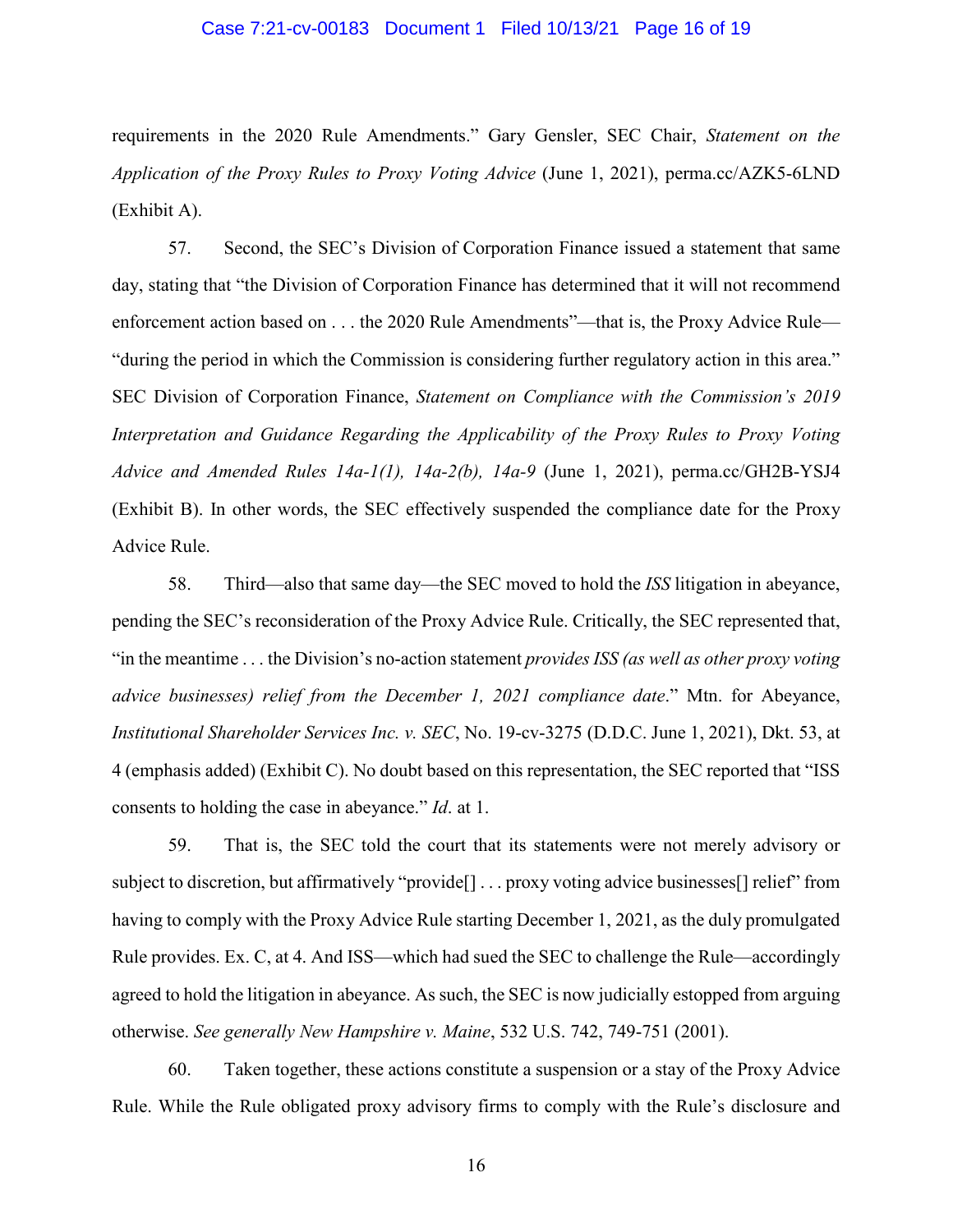#### Case 7:21-cv-00183 Document 1 Filed 10/13/21 Page 17 of 19

procedural requirements by December 1, 2021, these SEC actions have amended that obligation, indefinitely delaying any requirement that proxy firms comply with the law.

## **D. The SEC's suspension of the Proxy Advice Rule is unlawful.**

61. The SEC's suspension of the Proxy Advice Rule's compliance dates is blatantly unlawful under the Administrative Procedure Act. An agency "may not alter" a duly promulgated final rule "without notice and comment, nor does it have any inherent power to stay a final rule." *Nat'l Venture Capital Ass'n v. Duke*, 291 F. Supp. 3d 5, 15 (D.D.C. 2017) (quoting *Clean Air Council v. Pruitt*, 862 F.3d 1, 9 (D.C. Cir. 2017)). And "an order delaying [a] rule's effective date . . . [is] tantamount to amending or revoking a rule." *Clean Air Council*, 892 F.3d at 6; *see also, e.g.*, *Nat. Res. Def. Council v. Nat'l Highway Traffic Safety Admin.*, 894 F.3d 95, 113 (2d Cir. 2018) (notice and comment requirements "apply with the same force when an agency seeks to delay . . . a previously promulgated final rule.").

62. Lawfully delaying the compliance date of the Proxy Advice Rule thus would have required the SEC to utilize the APA's notice and comment procedures. But the SEC did not do so—indeed, it did not even attempt to do so. The APA therefore requires that the SEC's purported suspension of the compliance date for the Proxy Advice Rule be set aside.

### **CLAIM FOR RELIEF**

# **Count I Administrative Procedure Act – unlawful amendment of a binding regulation**

63. Plaintiffs incorporate and re-allege the foregoing paragraphs as though fully set forth herein.

64. Outside of a few narrowly defined exceptions, the Administrative Procedure Act permits agencies to issue binding rules only after notice to the public and consideration of public comments. 5 U.S.C. § 553 (requiring "[g]eneral notice of proposed rule making . . . in the Federal Register" and "an opportunity [for the public] to participate in the rule making through submission of written data, views, or arguments").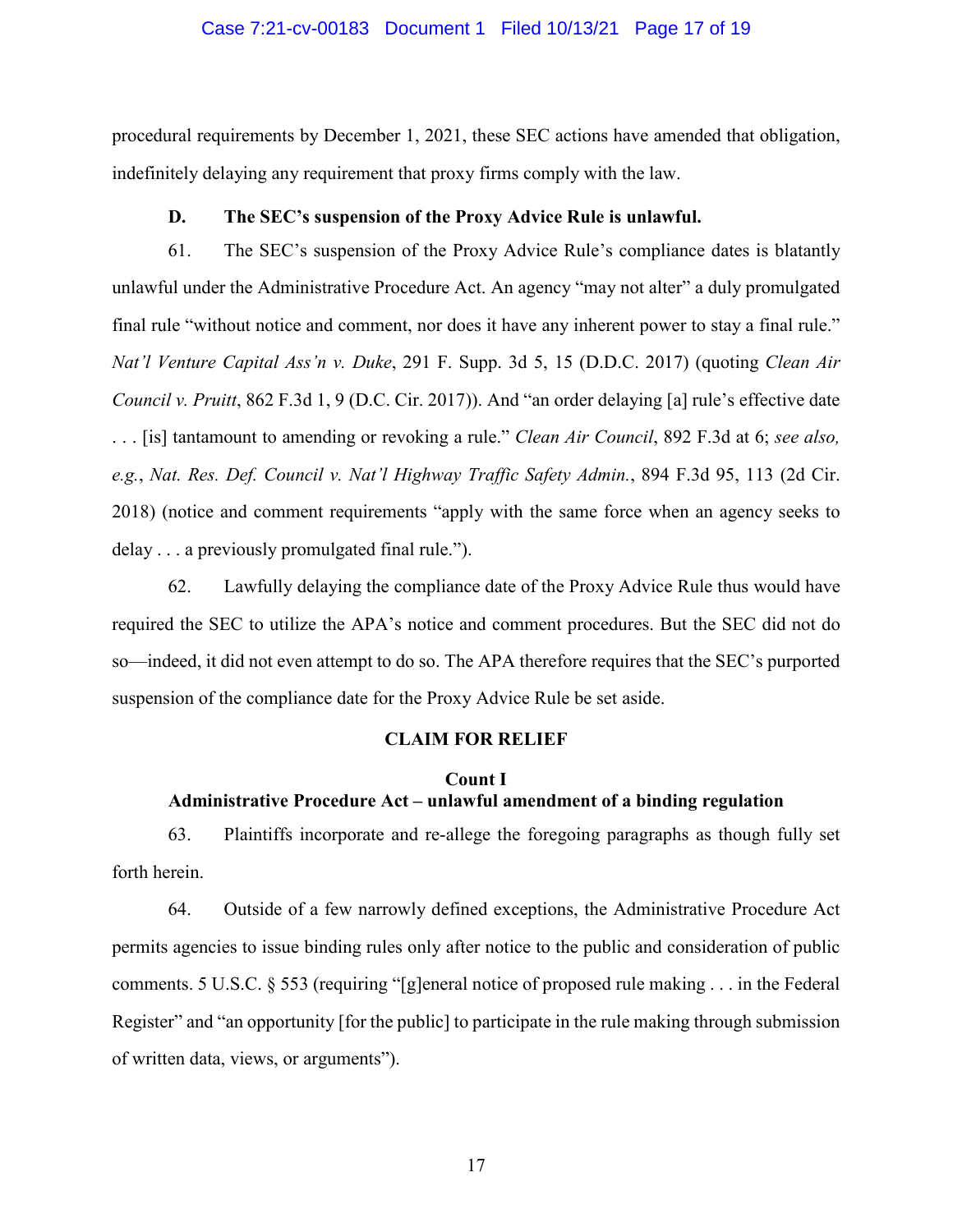### Case 7:21-cv-00183 Document 1 Filed 10/13/21 Page 18 of 19

65. The notice and comment requirements "apply with the same force when an agency seeks to delay . . . a previously promulgated final rule." *E.g.*, *Nat. Res. Def. Council*, 894 F.3d at 113.

66. The APA empowers courts to "hold unlawful and set aside agency action" that is undertaken "without observance of procedure required by law," "in excess of statutory jurisdiction, authority, or limitations, or short of statutory right," or that is "arbitrary, capricious, an abuse of discretion, or otherwise not in accordance with law." 5 U.S.C. § 706(2).

67. By purporting to delay the compliance date for the Proxy Advice Rule without providing notice and an opportunity for public comment pursuant to the APA, the SEC has acted "without observance of procedure required by law" and "otherwise not in accordance with law." 5 U.S.C. § 706(2). The agency's purported suspension of the compliance date must therefore be "set aside." *Id.*

#### **PRAYER FOR RELIEF**

WHEREFORE, Plaintiffs National Association of Manufacturers and Natural Gas Services Group, Inc., respectfully request that the Court enter judgment in their favor and that the Court:

- (a.) "[S]et aside" Defendants' suspension of the compliance date for the Proxy Advice Rule pursuant to the Administrative Procedure Act, *see* 5 U.S.C. § 706(2);
- (b.) Issue a declaratory judgment declaring that Defendants' suspension of the compliance date for the Proxy Advice Rule is unlawful and void;
- (c.) Enjoin Defendants from enforcing or otherwise carrying out the suspension of the compliance date for the Proxy Advice Rule;
- (d.) Award Plaintiffs such other and further relief as the Court may deem just and proper.